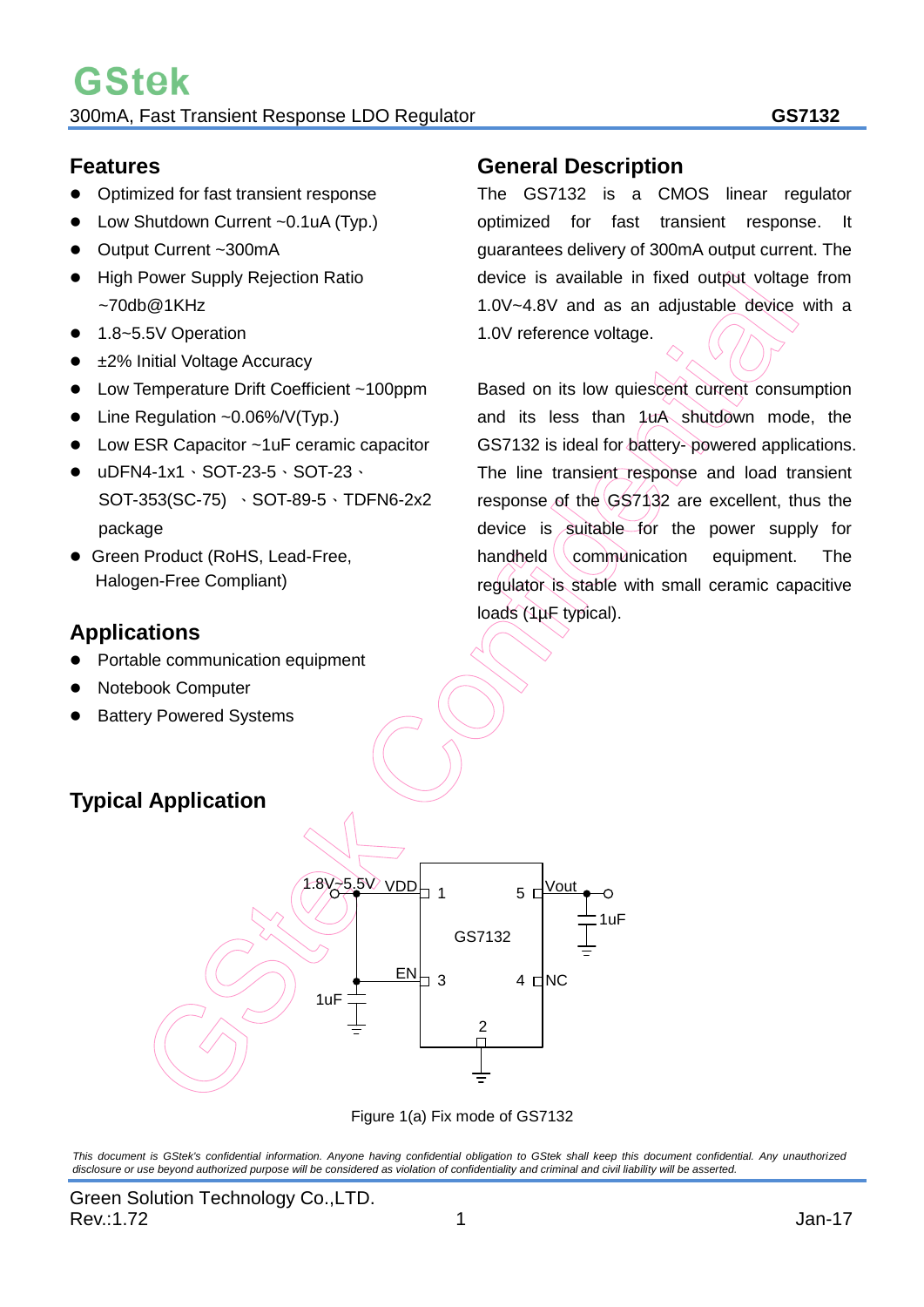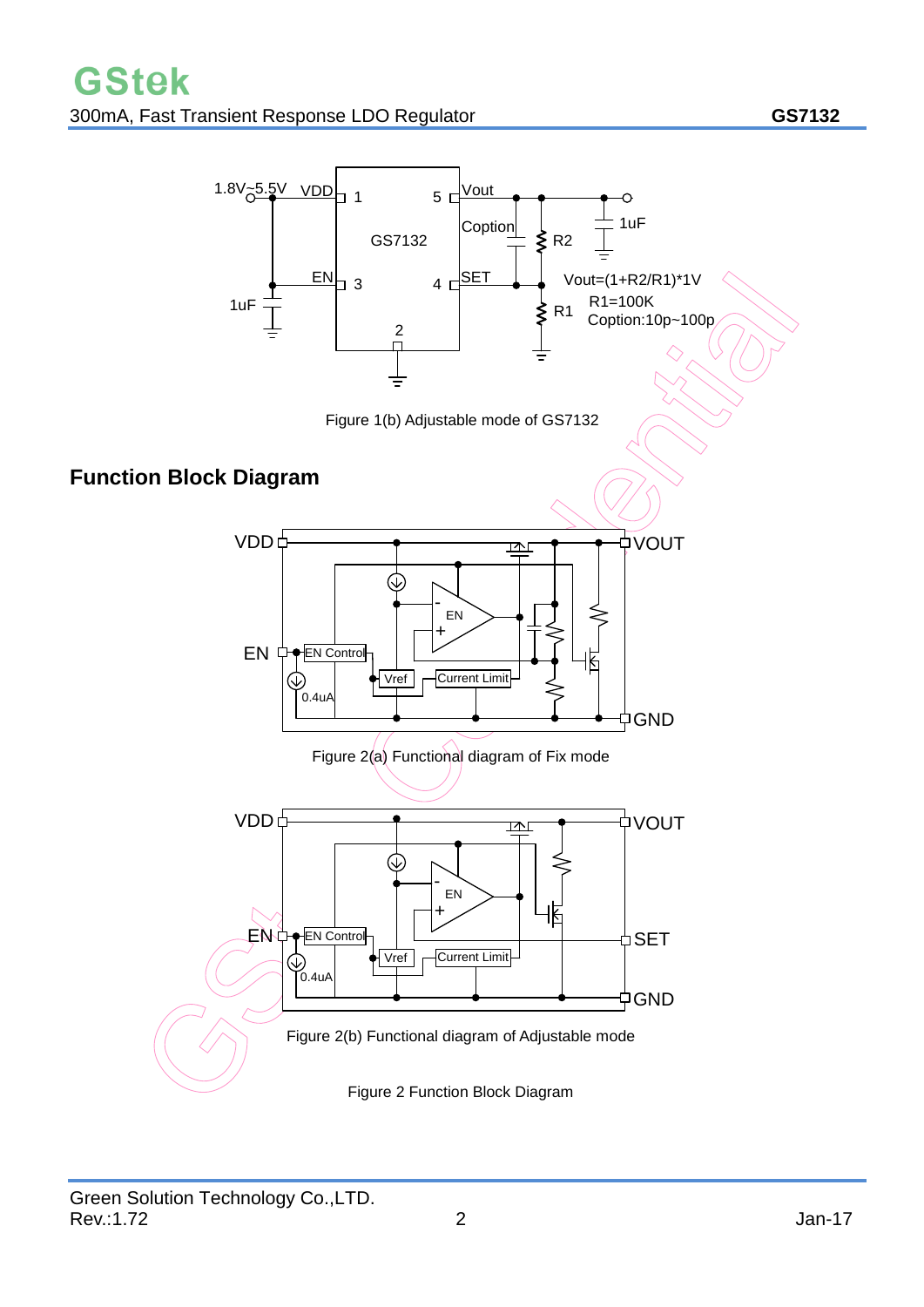## **Pin Configuration**



The dissipation pad for the uDFN4-1X1 and TDFN6-2x2 packages should be solder-plated in reference mount pattern and metal masking so as to enhance mounting strength and heat release. If the pad needs to be connected to other pins, it should be connected to the GND pin.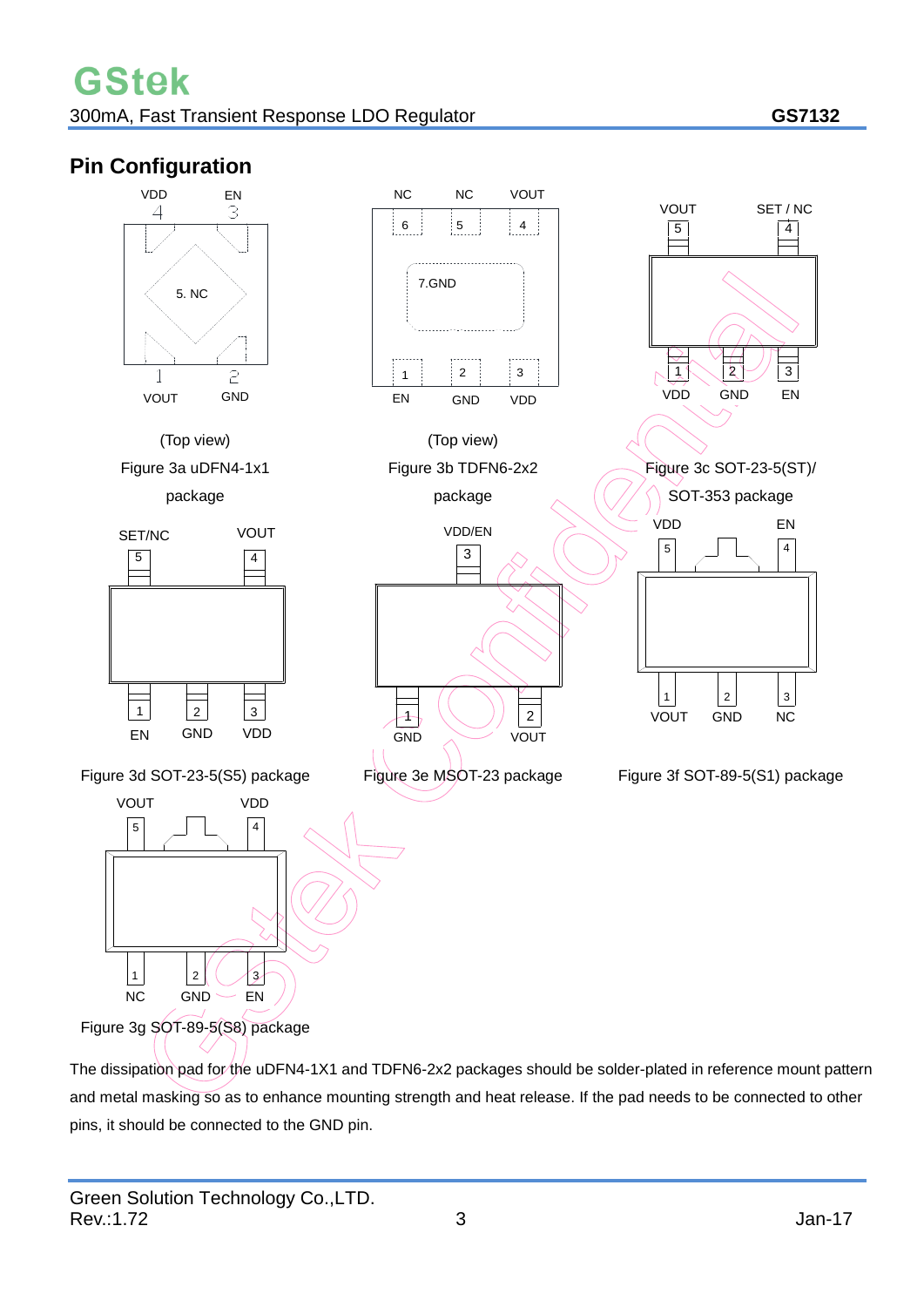## **GStek** 300mA, Fast Transient Response LDO Regulator **GS7132**

## **Pin Descriptions**

| <b>No</b>       |                                     |                  |                |                  |                  |                 |             |             |                                                                                                                                                            |
|-----------------|-------------------------------------|------------------|----------------|------------------|------------------|-----------------|-------------|-------------|------------------------------------------------------------------------------------------------------------------------------------------------------------|
| uDFN4<br>$-1x1$ | SOT-23-5<br>(ST)/<br><b>SOT-353</b> | SOT-23-5<br>(S5) | MSOT-23        | SOT-89-5<br>(S1) | SOT-89-5<br>(S8) | TDFN6<br>$-2x2$ | <b>Name</b> | I/O<br>type | <b>Description</b>                                                                                                                                         |
| $\overline{2}$  | $\overline{2}$                      | $\overline{2}$   | $\mathbf{1}$   | $\overline{2}$   | $\overline{2}$   | 2,7             | <b>GND</b>  | I/O         | Ground pin                                                                                                                                                 |
| $\overline{4}$  | $\mathbf{1}$                        | 3                | 3              | 5                | $\overline{4}$   | 3               | VDD.        |             | Input Voltage Pin                                                                                                                                          |
| 1               | 5                                   | 4                | $\overline{c}$ | 1                | 5                | 4               | VQUT        | $\circ$     | Output Voltage Pin                                                                                                                                         |
| 3               | 3                                   | $\mathbf{1}$     | 3              | $\overline{4}$   | 3                | 1               | EÑ,         |             | Enable Pin                                                                                                                                                 |
|                 | 4                                   | 5                |                |                  |                  |                 | ′SET        | O           | Not connected/<br>Connected to the<br>center tap of an<br>external resistor<br>divider network to<br>set the output<br>voltage as Vout<br>$=(1+R2/R1)^*1V$ |
| 5               | 4                                   | 5                |                | 3                | 1                | 5,6             | NC          |             | No internal<br>Connection.                                                                                                                                 |

## **Ordering Information**

|           | <b>Ordering Information</b><br><b>GS7132PP-XXX-R</b><br>▶ 3. Shipping |                                                                                                     |                                                                                               |  |  |  |  |  |  |
|-----------|-----------------------------------------------------------------------|-----------------------------------------------------------------------------------------------------|-----------------------------------------------------------------------------------------------|--|--|--|--|--|--|
| <b>No</b> | 1. Package $\blacktriangleleft$<br><b>Item</b>                        | 2. Output Voltage                                                                                   | <b>Contents</b>                                                                               |  |  |  |  |  |  |
|           | Package                                                               | UD: uDFN4-1x1<br>$ST:$ SOT-23-5(ST)<br>S5: SOT-23-5(\$5)<br>SR: MSOT-23                             | C5: SOT-353 (SC-75)<br>D <sub>2</sub> :TDFN <sub>6</sub> -2x2<br>S1: SOT-89-5<br>S8: SOT-89-5 |  |  |  |  |  |  |
| 2         | <b>Output Voltage</b>                                                 | ADJ: ADJ, 105:1.05V, 1P3: 1.3V, 1P5: 1.5V, 1P8: 1.8V, 185:1.85V, 002: 2.0V, 2P3:<br>3.3V, 3P5: 3.5V | 2.3V, 2P5: 2.5V, 2P6: 2.6V, 2P7: 2.7V, 2P8: 2.8V, 2P9: 2.9V, 003: 3.0V, 3P1: 3.1V, 3P3:       |  |  |  |  |  |  |
| 3         | <b>Shipping</b>                                                       | R: Tape & Reel                                                                                      |                                                                                               |  |  |  |  |  |  |

Example: GS7132 MSOT-23 2.5V Tape & Reel ordering information is "GS7132SR-2P5-R"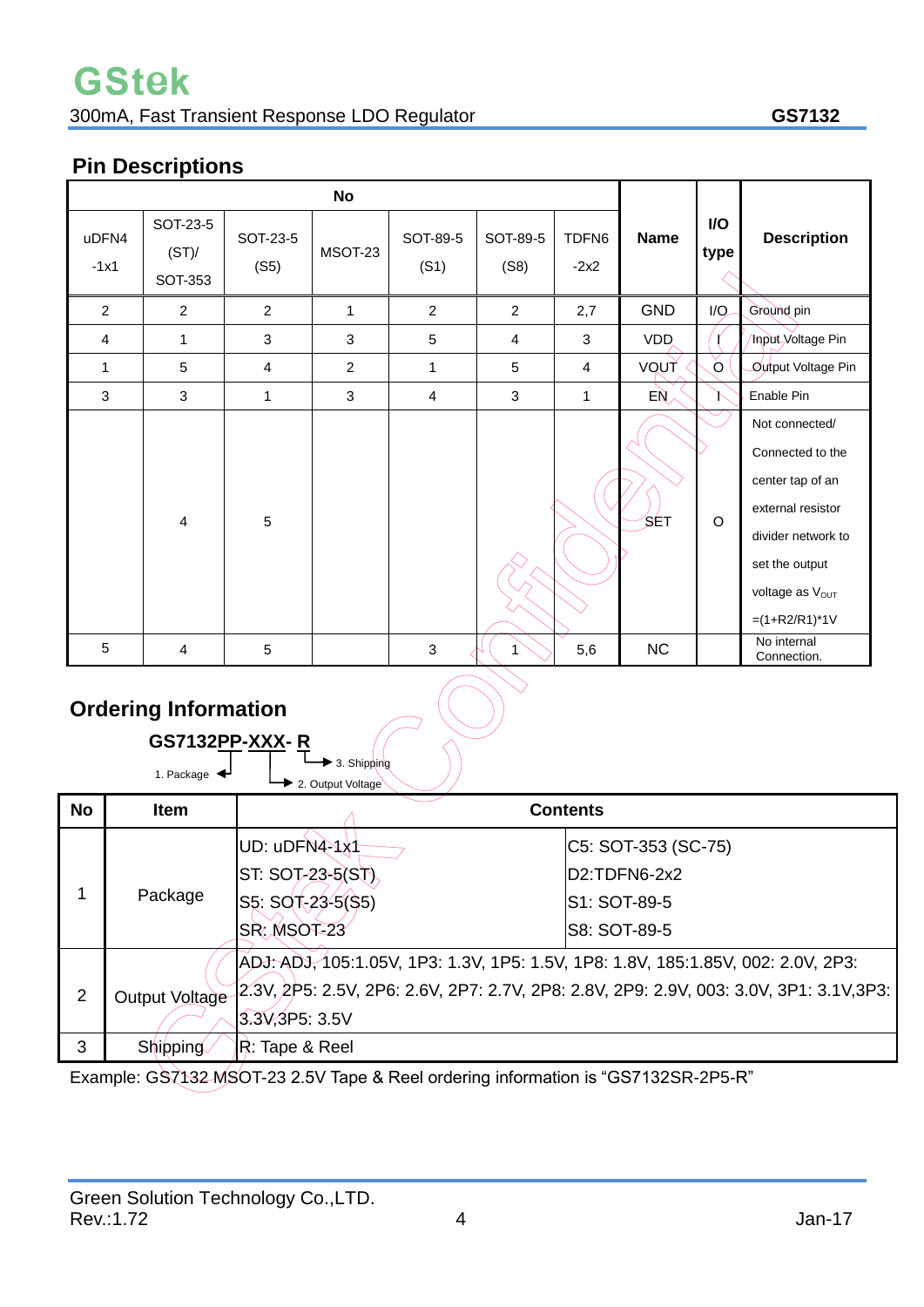## **Absolute Maximum Rating (Note 1)**

| <b>Parameter</b>                                    | <b>Symbol</b>         | <b>Limits</b>                                 | <b>Units</b> |
|-----------------------------------------------------|-----------------------|-----------------------------------------------|--------------|
| <b>VDD</b> to GND                                   | $V_{DD}$              | $-0.3 < V_{DD} < 5.5$                         | $\vee$       |
| <b>VEN to GND</b>                                   | $V_{EN}$              | $-0.3 < V_{EN} < 5.5$                         | V            |
| <b>Output Voltage</b>                               | $V_{OUT}$             | $-0.3 < V_{\text{OUT}} < V_{\text{DD}} + 0.3$ | $\vee$       |
| <b>Output Current</b>                               | $I_{\text{OUT}}$      | 300                                           | mA           |
| Package Power Dissipation at $T_A \leq 25^{\circ}C$ | $P_{D_{u}U}$ DFN4-1x1 | 400                                           | mW           |
| Package Power Dissipation at $T_A \leq 25^{\circ}C$ | $P_{D_5QT-23-5}$      | 420                                           | mW           |
| Package Power Dissipation at $T_A \leq 25^{\circ}C$ | $P_{D_5QT-353}$       | 300                                           | mW           |
| Package Power Dissipation at $T_A \leq 25^{\circ}C$ | $P_{D_MSOT-23}$       | 380                                           | mW           |
| Package Power Dissipation at $T_A \leq 25^{\circ}C$ | $P_{D}$ sot-89-5      | 500                                           | mW           |
| Package Power Dissipation at $T_A = 25^{\circ}C$    | $P_{D_TDPN6-2x2}$     | 1087                                          | mW           |
| Junction Temperature                                | $T_{J}$               | $-45 - 150$                                   | $^{\circ}C$  |
| Storage Temperature                                 | $T_{STG}$             | $-65 - 150$                                   | $^{\circ}C$  |
| Lead Temperature (Soldering) 10S                    | <b>TLEAD</b>          | 260                                           | $^{\circ}C$  |
| ESD (Human Body Mode) (Note 2)                      | V <sub>ESD_HRM</sub>  | 2K                                            | V            |
| ESD (Machine Mode) (Note 2)                         | VESD_MM               | 200                                           | V            |

## **Thermal Information (Note 3)**

| <b>Parameter</b>                              | Symbol                              | Limits | <b>Units</b> |
|-----------------------------------------------|-------------------------------------|--------|--------------|
| Thermal Resistance Junction to Ambient        | $\theta$ JA_uDFN4-1x1               | 250    | °C/W         |
| <b>Thermal Resistance Junction to Ambient</b> | $\Theta$ ja_sot-23-5                | 238    | °C/W         |
| Thermal Resistance Junction to Ambient        | $\Theta$ ja_sot-353                 | 333    | °C/W         |
| Thermal Resistance Junction to Ambient        | $\Theta$ ja_msot-23                 | 263    | °C/W         |
| Thermal Resistance Junction to Ambient        | $\Theta$ ja_sot-89-5                | 200    | °C/W         |
| Thermal Resistance Junction to Ambient        | $\theta_{\sf JA\_TDFN6\text{-}2x2}$ | 92     | °C/W         |

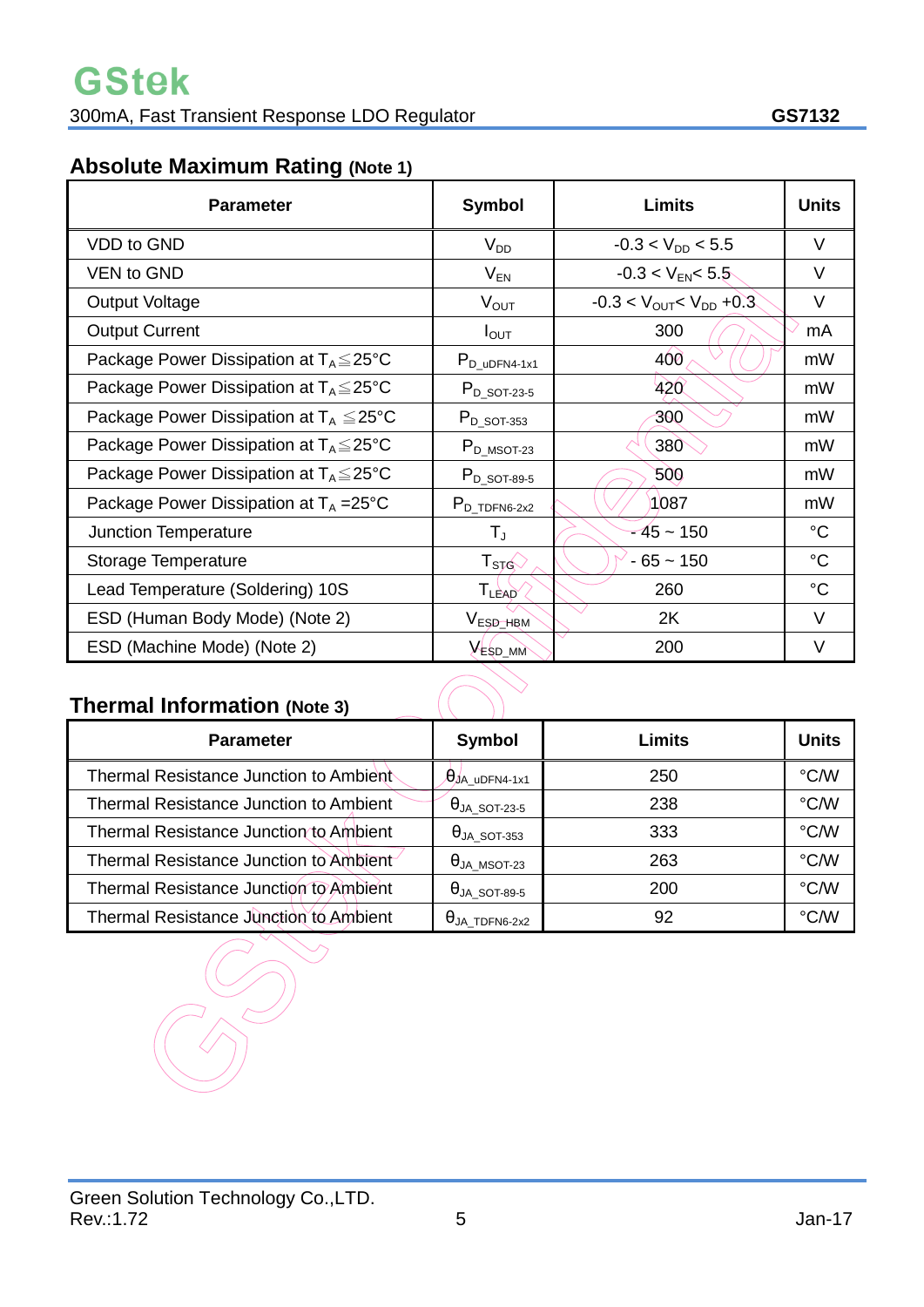## **Recommend Operating Condition (Note 4)**

| <b>Parameter</b>           | Symbol                     | <b>Limits</b> | <b>Units</b> |
|----------------------------|----------------------------|---------------|--------------|
| <b>VDD to GND</b>          | $\mathsf{V}_{\mathsf{DD}}$ | 1.8 to 5.5    |              |
| Junction Temperature       |                            | $-40 - 125$   | $^{\circ}C$  |
| <b>Ambient Temperature</b> | ∣ A                        | $-40 - 85$    | $^{\circ}C$  |

### **Electrical Characteristics**

 $(V_{DD} = V_{OUT} + 1V, T_A = T_J = 25°C, C_{VDD} = C_{VOUT} = 1uF, I_{OUT} = 1mA, unless otherwise specified)$ 

| <b>Parameter</b>             | <b>Symbol</b>                 | <b>Conditions</b>                                           |                                  | Min        | <b>Typ</b> | <b>Max</b> | <b>Units</b> |    |  |
|------------------------------|-------------------------------|-------------------------------------------------------------|----------------------------------|------------|------------|------------|--------------|----|--|
| <b>Supply Voltage</b>        | $V_{DD}$                      |                                                             |                                  | J 8        |            | 5.5        | $\vee$       |    |  |
| <b>Supply Current</b>        |                               | $V_{DD} = 3.5V, V_{OUT}$                                    |                                  | <b>FIX</b> |            | 93         | 140          | uA |  |
|                              | $I_{VDD}$                     | $=2.5V$ , Unload                                            |                                  | (QA        |            | 85         | 130          |    |  |
| <b>Standby Current</b>       | I <sub>STBY</sub>             | $V_{EN} = 0$                                                |                                  |            |            | 0.1        | 1.0          | uA |  |
| <b>EN Input Current</b>      | $I_{EN}$                      | $V_{EN} = 5V$                                               |                                  |            | 0.4        |            | uA           |    |  |
| <b>Output Current</b>        | $I_{\text{OUT}}$              |                                                             |                                  | 300        |            |            | mA           |    |  |
| <b>Output Voltage</b>        | <b>VOUT</b>                   | $I_{OUT} = 1mA, V_{OUT} = 1.0V - 4.8V$                      |                                  | $-2$       |            | $+2$       | $\%$         |    |  |
|                              |                               |                                                             | $\mathcal{N}_{\text{OUT}}$ =1.2V |            |            | 940        | 1200         |    |  |
|                              | $V_{DROP}$                    |                                                             | $V_{\text{OUT}}=1.8V$            |            |            | 580        | 750          |    |  |
| Dropout Voltage (Note 5)     |                               | $IOUT=300mA$                                                | $V_{\text{OUT}}=2.5V$            |            |            | 400        | 510          | mV |  |
|                              |                               |                                                             | $V_{\text{OUT}}=2.8V$            |            | 380        |            | 500          |    |  |
|                              |                               |                                                             | $V_{\text{OUT}} = 3.3V$          |            |            | 330        | 450          |    |  |
| Line Regulation              | $\mathbb{A}$ V <sub>LNR</sub> | $V_{DD} = V_{OUT} + 1V$ to 5.5V,                            |                                  |            | 0.06       | 0.12       | %/V          |    |  |
|                              |                               | $1_{\text{OUT}}$ =10mA                                      |                                  |            |            |            |              |    |  |
| Load Regulation              | <b>XVLDR</b>                  | $V_{DD} = V_{OUT} + 1V$ ,<br>$I_{\text{OUT}}$ =1mA to 150mA |                                  |            | 0.005      | 0.018      | $%$ /mA      |    |  |
|                              |                               | $V_{DD}$ =MAX{ $V_{OUT}$ +1.0V, 3V},                        |                                  |            | 70         |            | dB           |    |  |
| Ripple Rejection Rate        | <b>PSRR</b>                   | Ripple 0.2Vp-p, $I_{OUT}$ =10mA,                            |                                  |            |            |            |              |    |  |
|                              |                               | $f=1KHz$                                                    |                                  |            |            |            |              |    |  |
|                              | <b>LIM</b>                    |                                                             |                                  | <b>FIX</b> | 450        | 505        | 650          |    |  |
| <b>Limit Current</b>         |                               | $V_{DD} = 3.5V$ , $V_{OUT} = 2.5V$                          |                                  | <b>ADJ</b> | 500        | 625        | 750          | mA |  |
| <b>Short Current</b>         | <b>I</b> SHORT                | $V_{OUT} = 0V$ , $V_{DD} = 3.5V$                            |                                  | 90         | 150        | 200        | mA           |    |  |
| <b>EN Input Voltage High</b> | $V_{ENH}$                     |                                                             |                                  | 1.2        |            |            | $\vee$       |    |  |
| <b>EN Input Voltage Low</b>  | $V_{ENL}$                     |                                                             |                                  |            |            | 0.3        | V            |    |  |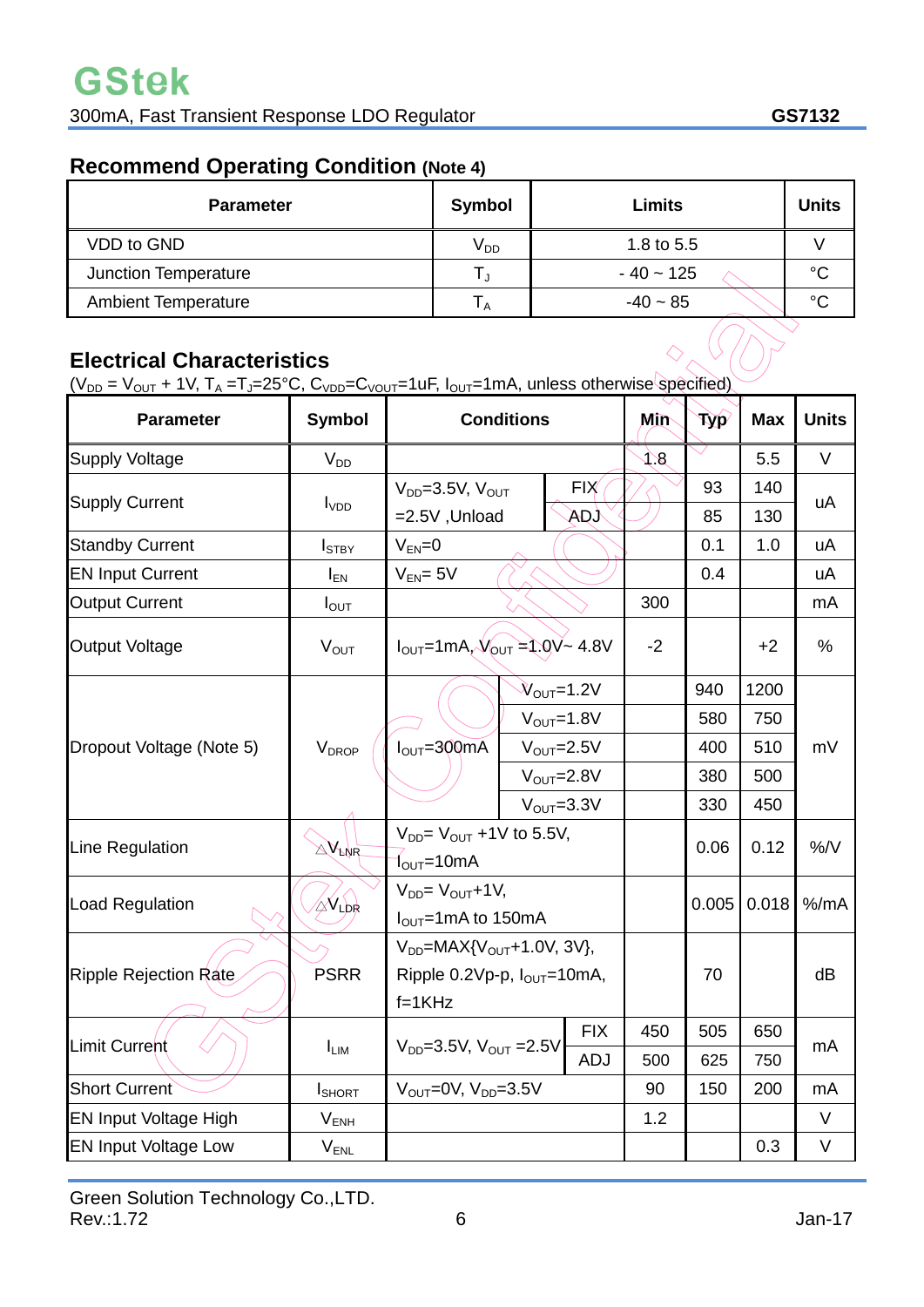# **GStek**

300mA, Fast Transient Response LDO Regulator **GS7132**

| CL Auto-Discharge<br>Resistance              | $R_{DISCHG}$                          | $V_{DD} = 4.0 V$ , $V_{EN} = 0 V$                                                                                                                                                | 103 | Ω           |
|----------------------------------------------|---------------------------------------|----------------------------------------------------------------------------------------------------------------------------------------------------------------------------------|-----|-------------|
| Temperature Drift                            |                                       | $\Delta V_{\text{OUT}}$ / $\Delta T_{\text{A}}$ $\begin{bmatrix} I_{\text{OUT}}=1 \text{mA}, \\ T_{\text{A}}= -40^{\circ}\text{C} \text{ to } +85^{\circ}\text{C} \end{bmatrix}$ | 100 | ppm/°C      |
| <b>Thermal Shutdown</b><br>temperature       | ${\mathsf T}_{\textsf{SHDN}}$         |                                                                                                                                                                                  | 155 | $^{\circ}C$ |
| <b>Thermal Shutdown</b><br><b>Hysteresis</b> | $\triangle\mathsf{T}_{\mathsf{SHDN}}$ |                                                                                                                                                                                  | 20  | $^{\circ}C$ |

**Note 1**. Stresses listed as the above "Absolute Maximum Ratings" may cause permanent damage to the device. These are for stress ratings. Functional operation of the device at these or any other conditions beyond those indicated in the operational sections of the specifications is not implied. Exposure to absolute maximum rating conditions for extended periods may remain possibility to affect device reliability.

- **Note 2.** Devices are ESD sensitive. Handling precaution recommended.
- **Note 3.**  $\theta_{JA}$  is measured in the natural convection at  $T_A=25^\circ\text{C}$  on a high effective thermal conductivity test board (4 Layers, 2S2P) of JEDEC 51-7 thermal measurement standard.
- **Note 4.** The device is not guaranteed to function outside its operating conditions.
- **Note 5.** The dropout voltage is defined as V<sub>DD</sub>-V<sub>OUT,</sub> which is measured when V<sub>OUT</sub> is V<sub>OUT.</sub> -100mV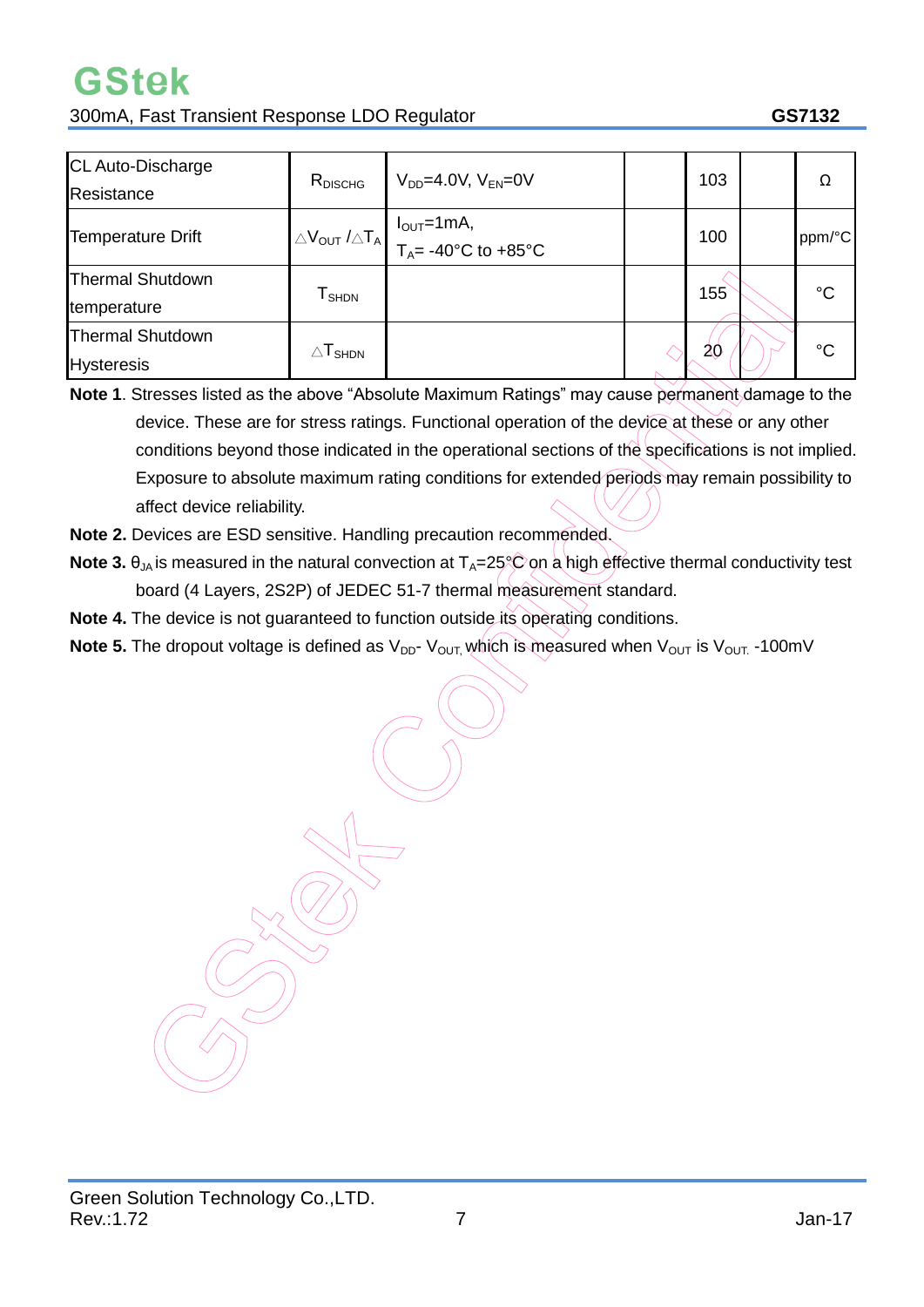## **Typical Characteristics**





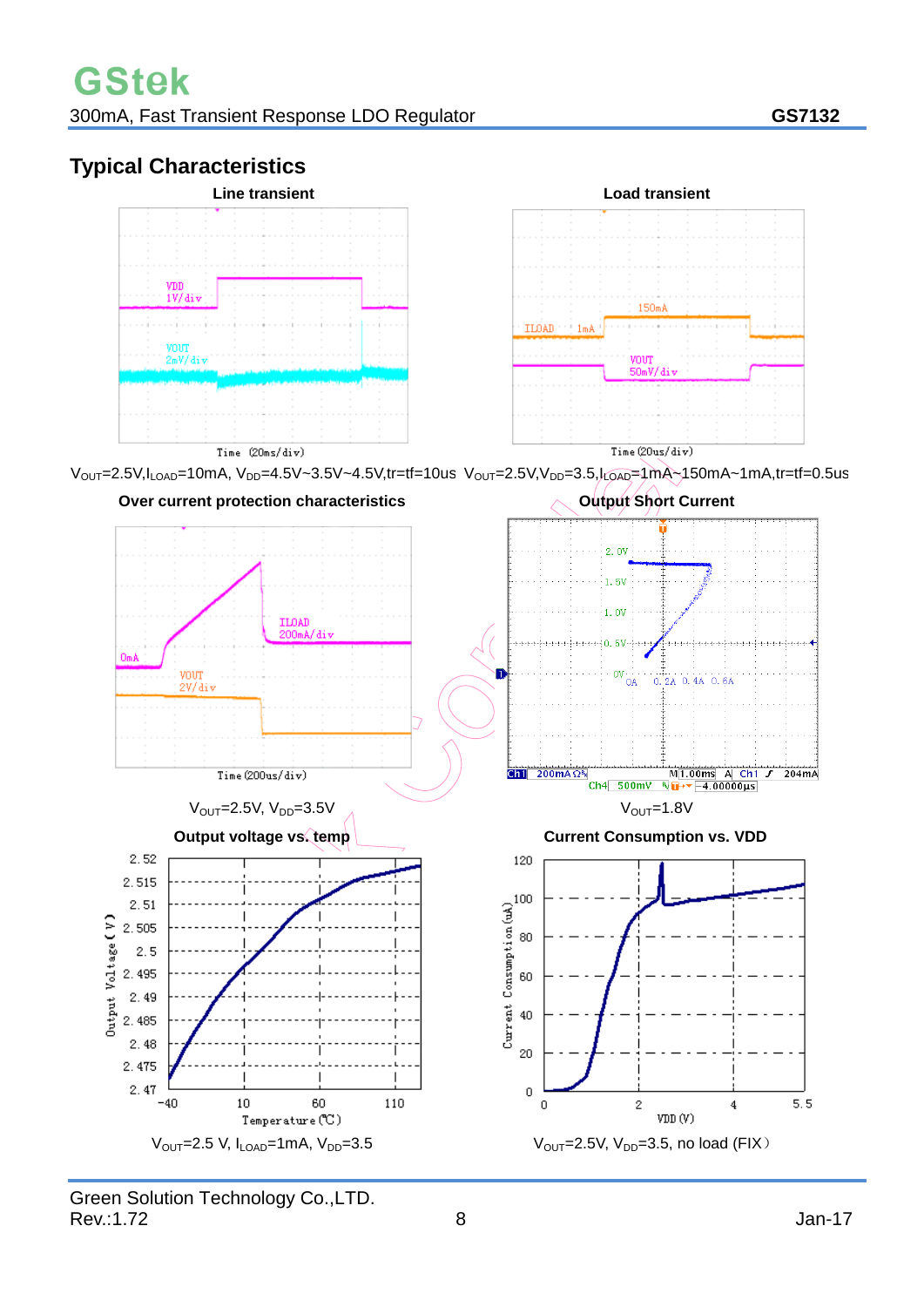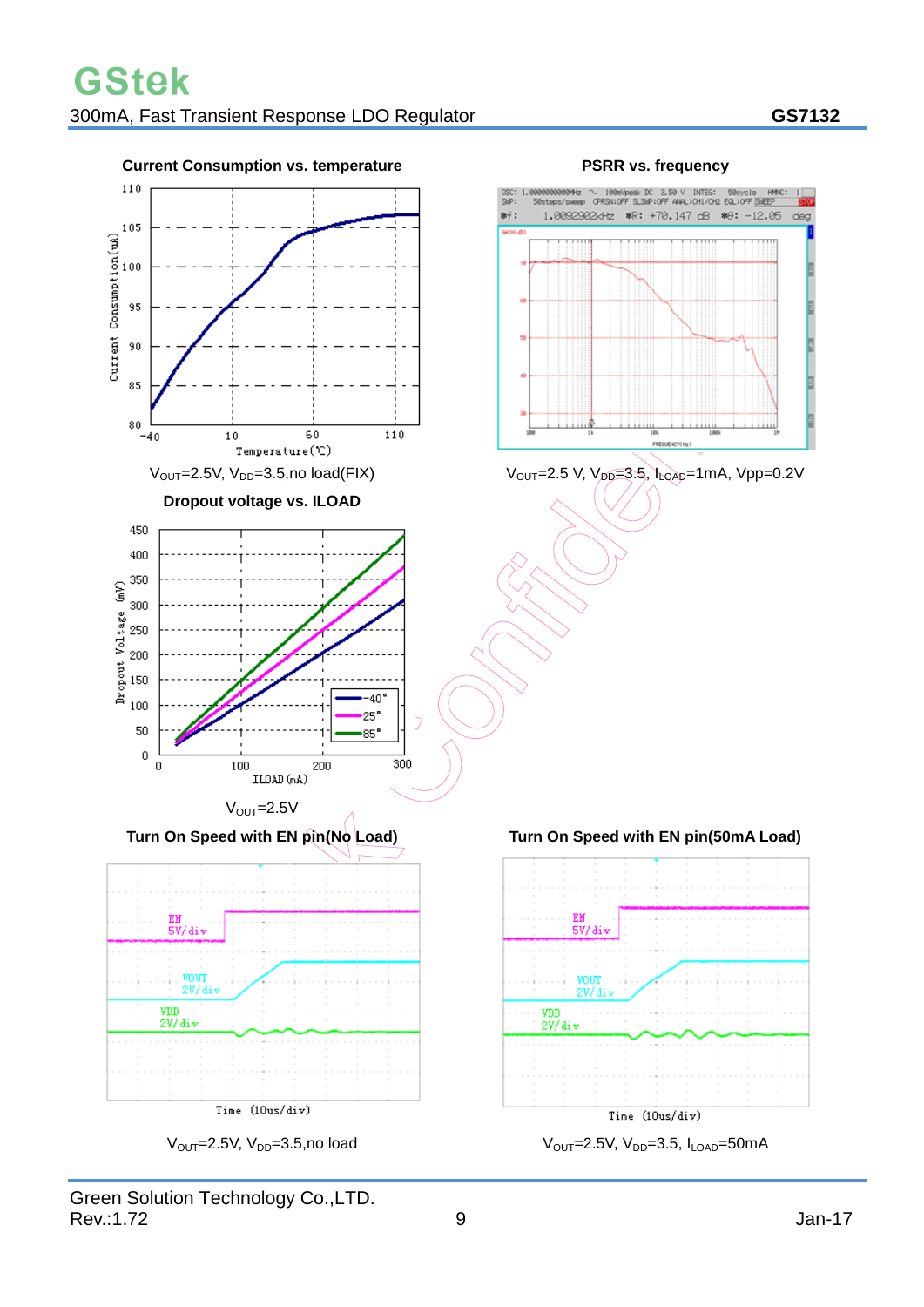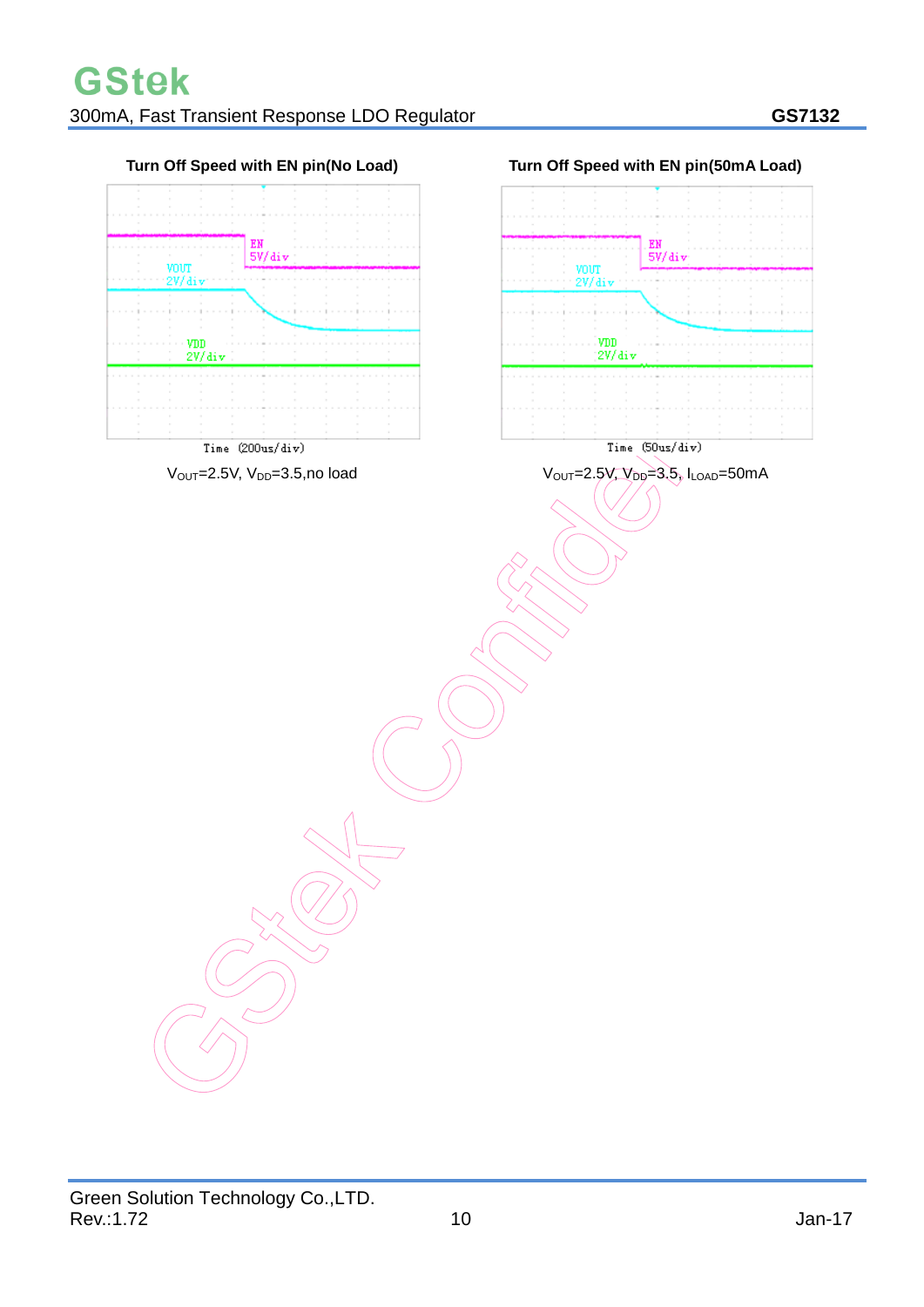## **Application Information**

#### **Enable**

The GS7132 has a dedicated enable pin(EN). When the EN pin is in the logic low (VEN<0.3V), the regulator will be turned off, reducing the supply current to less than 1uA.

When the EN pin is in the logic high (VEN>1.2V), the regulator will be turned on. Left open, the EN pin is pulled down by a internal resistor to shut down the regulator.

#### **Current Limit**

The GS7132 contains a foldback over current protection function. It allows the output current to reach the maximum value of 0.5A. Then further decreases in the load resistance reduce both the load current and the load voltage. The main advantage of foldback limiting is less power dissipation in the pass transistor under shorted- load conditions.

#### **Output Capacitor**

The GS7132 is specifically designed to employ ceramic output capacitors as low as 1uF ( $\overline{X7R}$ ). The ceramic capacitors offer significant cost and space savings, along with high frequency noise filtering. Place the capacitors physically as close as possible to the device with wide and direct PCB traces.

Ceramic capacitors have different temperature characteristics and bias characteristics which depend on their dimensions and manufacturers. If the setting voltage is  $2.5V$  or more and the capacitor's dimensions for  $V_{\text{OUT}}$  is too small, the capacitance value might be extremely low. As a result, the capacitance might be much less than expected value. In such cases, the operation might be unstable at low temperature (-25°C or less). In that case, use a larger capacity, or a large

#### **Input Capacitor**

Good bypassing is recommended from input to ground to help improve AC performance. A 1uF (X7R) input capacitor or greater located as close as possible to the IC is recommended. Place the capacitors physically as close as possible to the device with wide and direct PCB traces.

#### **Power Dissipation and Layout Considerations**

Excessive power dissipation may cause thermal overload, and hence the increase of the IC junction temperature beyond a safe operating level. For continuous operation, it is highly recommended to keep the junction temperature below the maximum operation junction temperature 125°C for maximum reliability.

The relationship between  $\theta_{JA}$  and  $T_{J(MAX)}$  can be calculated as:

#### $P_{D(MAX)} = (T_{J(MAX)} - T_A) / \theta_{JA}$

Where  $T_{J(MAX)}$  is the maximum operation junction temperature 125°C,  $T_A$  is the ambient temperature and the  $\theta_{JA}$  is the junction to ambient thermal resistance.

The power dissipation definition in device is:

 $P_D = (V_{DD} - V_{OUT}) \times I_{OUT} + V_{DD} \times I_Q$ 

As the above equations indicate, it is desirable to work ICs whose  $\theta_{JA}$  values are small such that  $T_{J(MAX)}$  does not increase strongly with  $P_D$ . To avoid thermally overloading the GS7132, refrain from exceeding the absolute maximum junction temperature rating of 150°C under continuous operating condition. Overstressing the regulator with high loading currents and elevated input-to-output differential voltages can increase the IC die temperature significantly.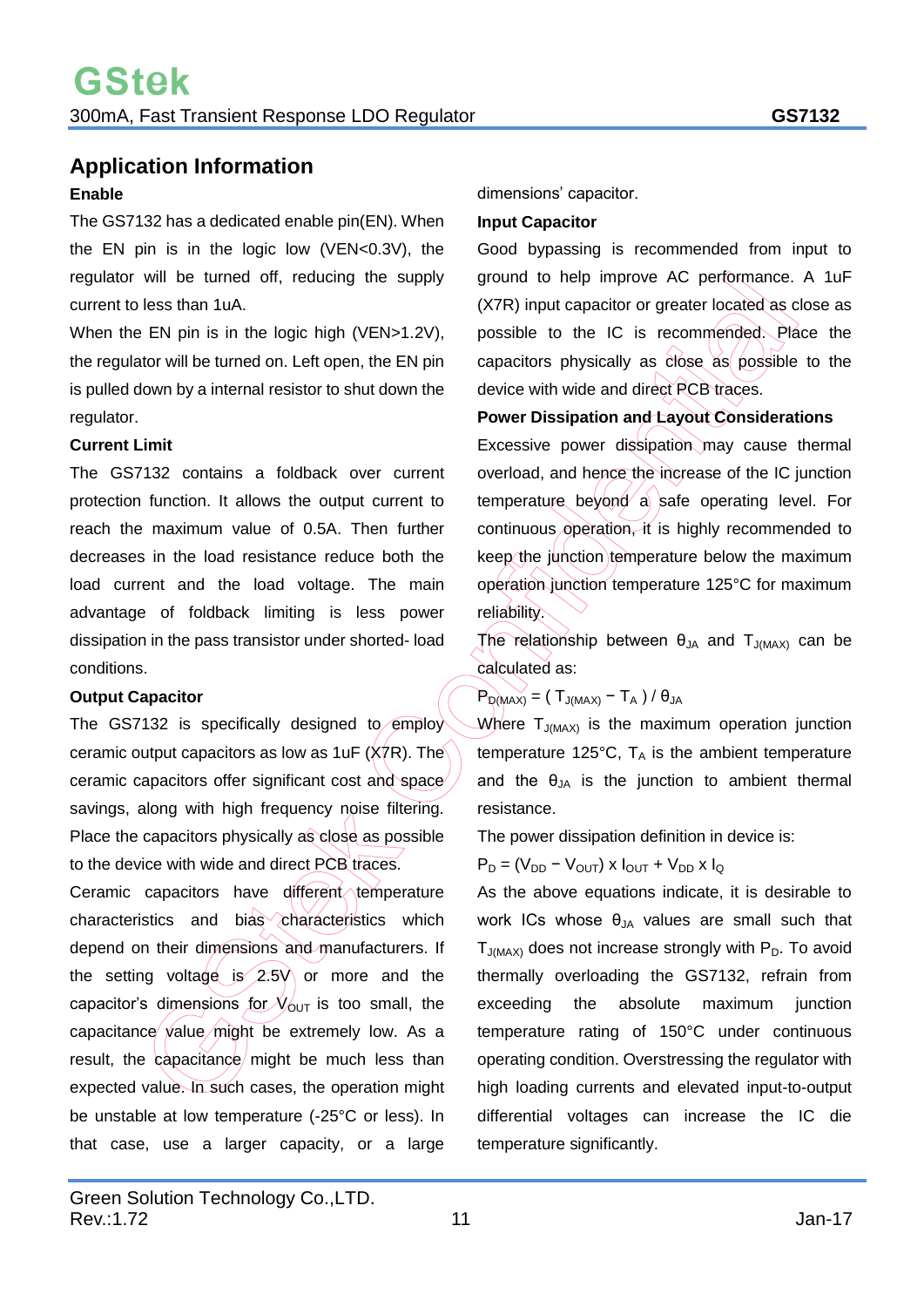### **Package Dimensions, uDFN4-1x1**



**Note** 

1.Min.: Minimum dimension specified.

2.Max.: Maximum dimension specified.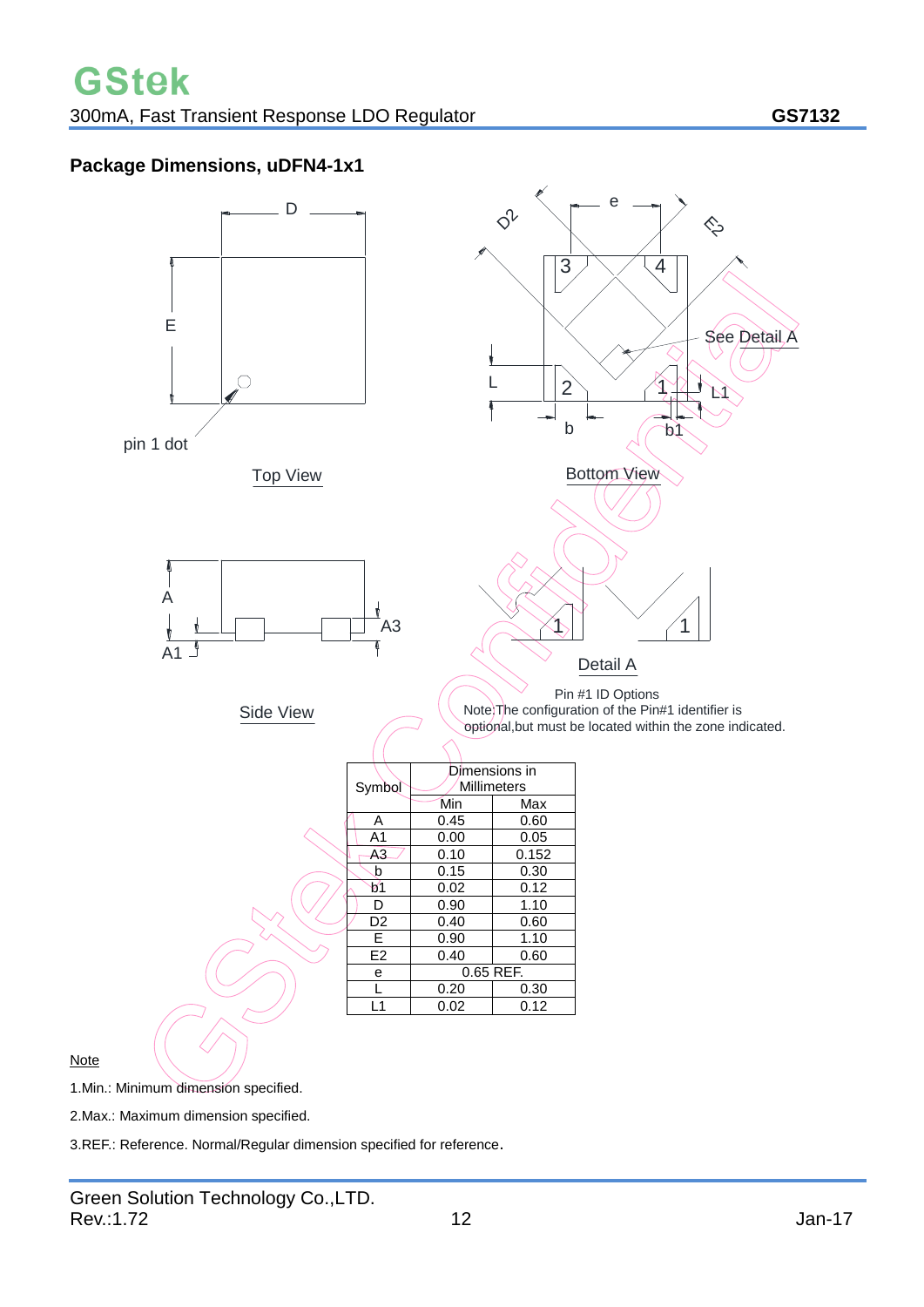## **Package Dimensions, SOT-23-5**



Note˙

1.Min.: Minimum dimension specified.

2.Max.: Maximum dimension specified.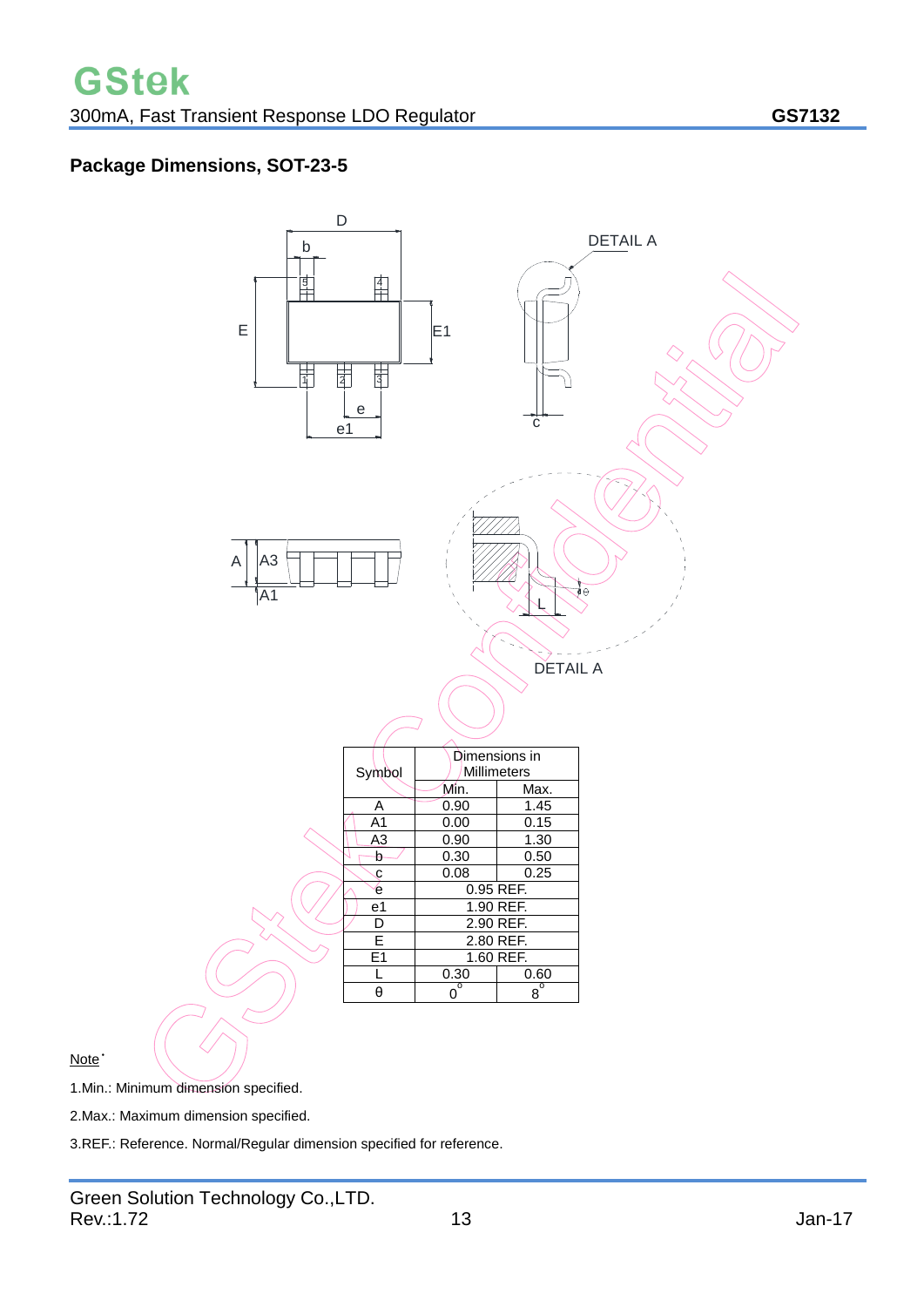#### **Package Dimensions, SOT-353(SC-75)**



Note:

1.Min.: Minimum dimension specified.

2.Max.: Maximum dimension specified.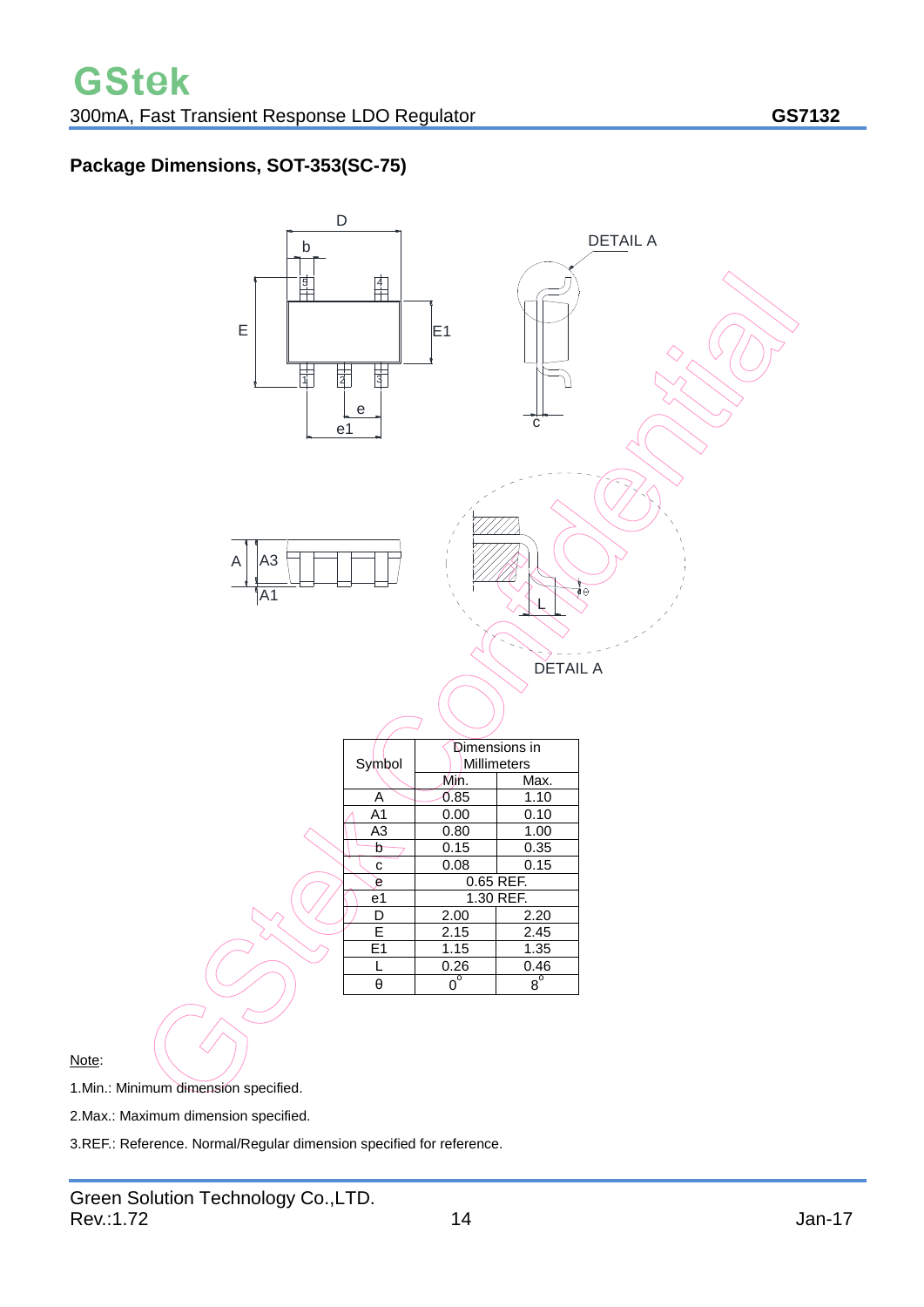#### **Package Dimensions, MSOT-23**



#### Note˙

- 1. Min.: Minimum dimension specified.
- 2. Max.: Maximum dimension specified.
- 3. REF.: Reference. Normal/Regular dimension specified for reference.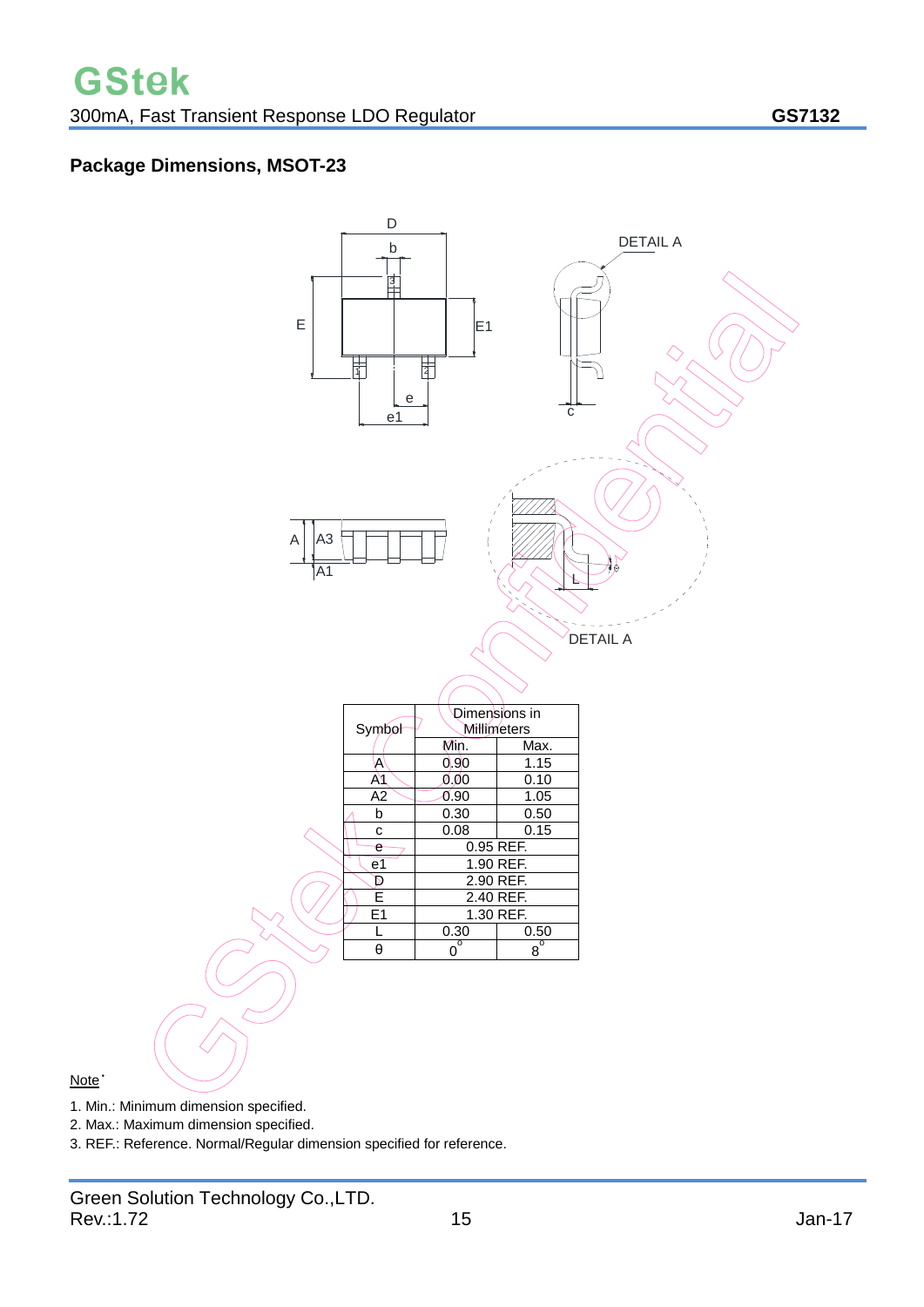#### **Package Dimensions, SOT-89-5**



Note**.**

1.Min.: Minimum dimension specified.

2.Max.: Maximum dimension specified.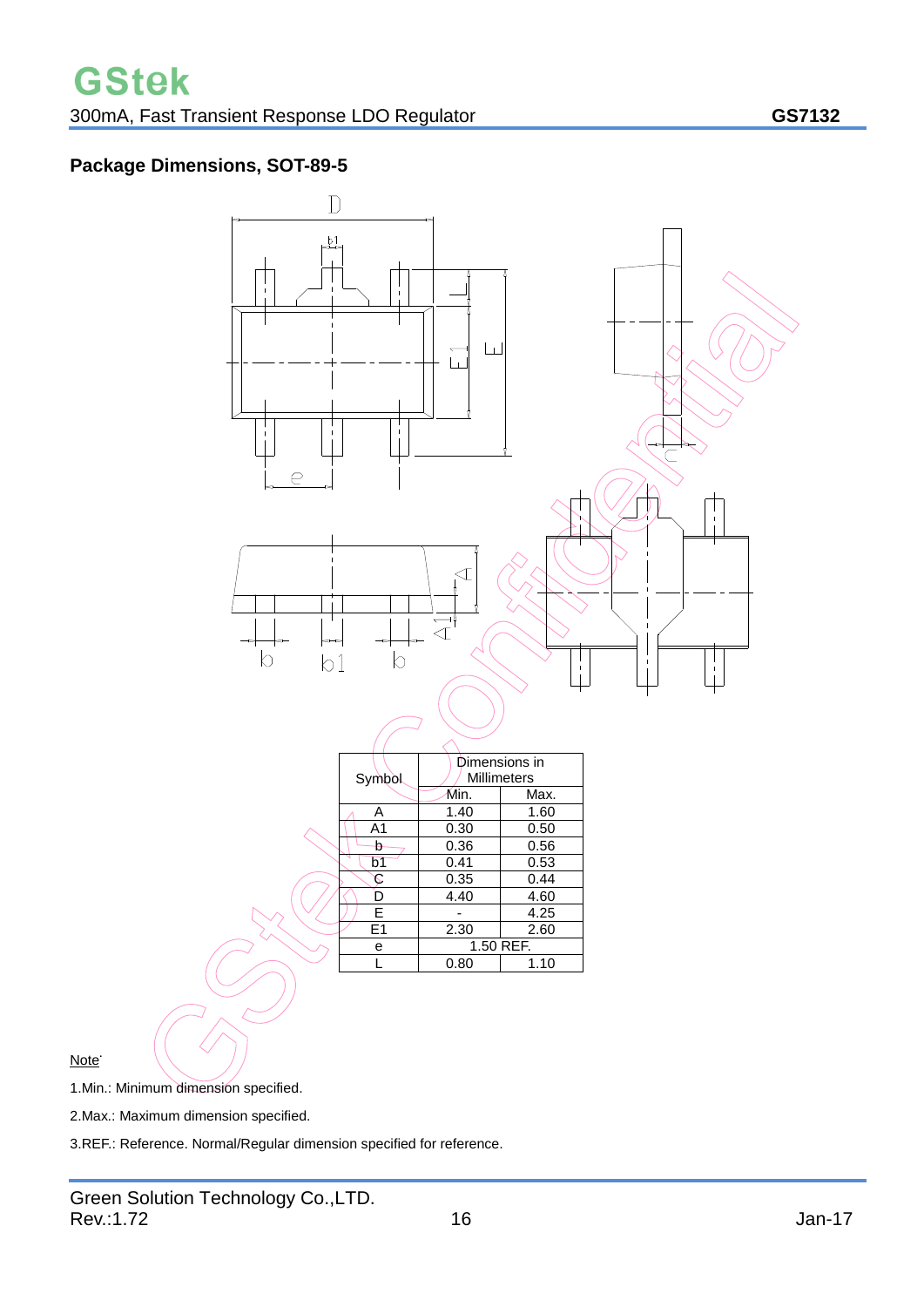#### **Package Dimensions, TDFN6-2x2**



Note:

- 1. Min.: Minimum dimension specified.
- 2. Max.: Maximum dimension specified.
- 3. REF.: Reference. Normal/Regular dimension specified for reference.